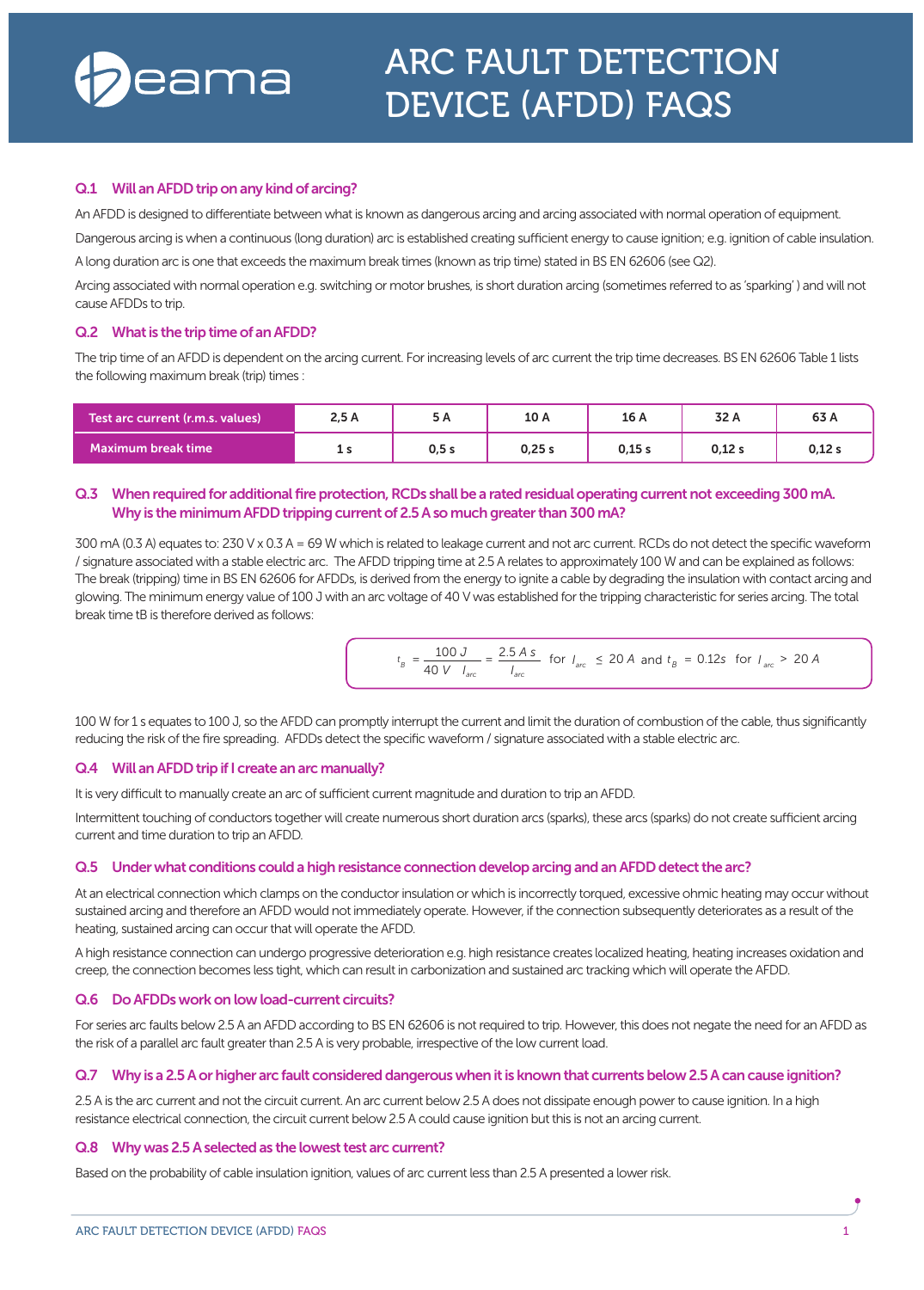# **Q.9** Are AFDDs intended to protect more than one final circuit?

No. An AFDD should be placed at the origin of a single final circuit. This arrangement is prescribed in the AFDD product standard to minimise unwanted tripping.

Installation designs should meet the requirements of BS 7671. The fundamental principle in Regulation 314.1 is that every installation shall be divided into circuits, as necessary, to avoid danger and minimize inconvenience in the event of a fault and to reduce the possibility of unwanted tripping.

### **Q.10** Do AFDDs require SPD protection?

There is no particular requirement to use external SPDs with an AFDD. The AFDD will have internal protection enabling it to conform to the surge tests described in BS EN 62606.

The need for any transient overvoltage protection in the installation is specified in BS 7671.

### **Q.11 Are AFDDs suitable for EV charging circuits and equipment?**

Yes, AFDDs are suitable for the protection of EV charging circuits and equipment.

### **Q.12 AreAFDDs available forthreephase circuits?**

Yes, BS EN 62606 covers 3-phase AFDDs however currently there is limited availability and will depend on the manufacturer.

#### **Q13. Willtherebe aneedfor a three-phaseAFDD?**

At this stage it is not possible to predict future requirements however, BS 7671:2018+A2:2022 only mandates/recommends that single phase AC final circuits supplying socket-outlets (up to 32A) be protected by AFDDs, depending on building type.

#### **Q14.** Will the trip flashing codes be standardised across all brands?

BS EN 62606 does not specify indication colour or codes; standardisation may be considered as a proposal for further amendment of the standard.

### **Q15.** Will welding equipment cause unwanted tripping of an AFDD?

A welder separates the primary supply from the secondary supply which creates the arc for welding therefore, the welding arc is not detected by the AFDD supplying the welder.

An inverter operates by increasing the primary power supply frequency to the transformer, this creates a different frequency signature to that of an arc fault frequency signature therefore, the AFDD will not trip due to the normal load characteristics of the invertor.

#### **Q16. AreAFDDsparasitic loads?What are the electricity costs tooperate anAFDDs?**

Parasitic loads consume power when in stand-by mode, waiting for a command to perform their main function. AFDDs are not parasitic loads; similar to smoke alarms, they perform a safety function by constantly monitoring/protecting an installation.

The running cost will depend on the number of installed AFDDs and the energy tariff. In comparison to a number of electrical appliances that require charging or consume energy in standby mode, AFDDs' consumption of powerto improve safety may not be considered significant. It should be noted that some electronic protection devices e.g. electronic RCBOs also consumer powerto provide constant monitoring/protection of an installation.

#### **Q17.** Will AFDDs be subject to unwanted tripping if harmonics are present?

BS EN 62606 contains tests to verify that the AFDD shall not trip when subjected to various loads that could cause unwanted tripping, including harmonics.

### **Q18. DoAFDDsdissipateheat similartootherprotectiondevices, anddothey require testinginconsumerunits and distribution boards?**

AFDDs will dissipate some heat however assemblies with AFDDs installed should be temperature rise tested according to the relevant assembly standard e.g. consumer unit or distribution board. The assembly manufacturer's instructions are required to provide information on rated currents and any derating factors (RDF).

# **Q19. Does the use of cables with XLPE insulation mitigate the need for AFDDs?**

No. Although XLPE insulation doesn't char when exposed to arcing, numerous items of connected equipment will use polymers that do char and ignite when exposed to an arc fault. Also, if the insulation is damaged exposing live conductors, these can be bridged through contamination resulting in char / carbon deposits and an arc fault.

#### **Q20. How do you identify what type of fault has caused a tripping event?**

Although not required by BS EN 62606, generally, visual indication is provided on the AFDD to help determine the type of fault, refer to manufacturer's instructions.